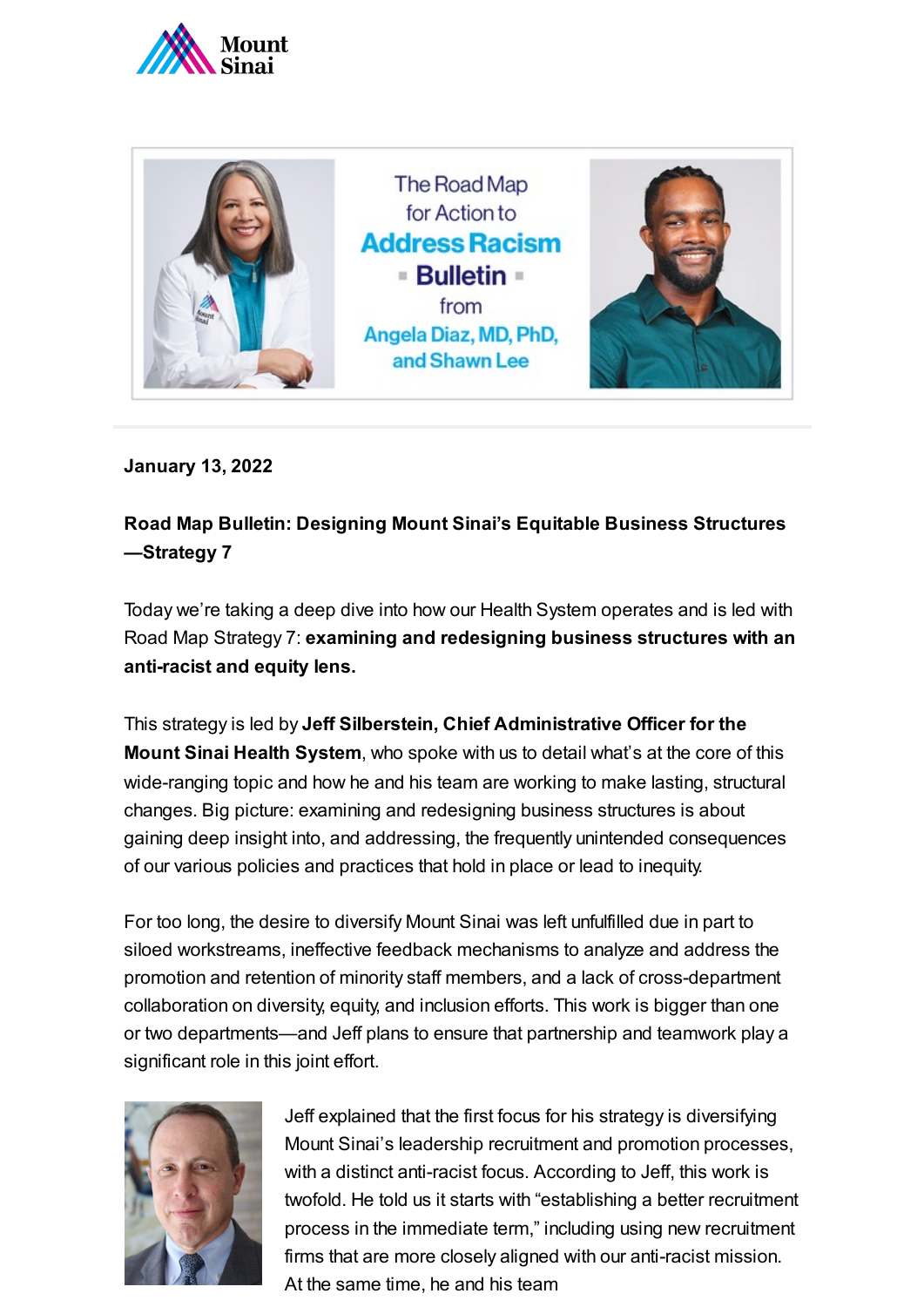are "building a more diverse talent pipeline internally," so that we never lose the opportunity to develop and promote BIPOC (Black, Indigenous, and Person of Color) candidates from among our own ranks.

While the new focus on diversifying our candidates pool through these recruitment firms will help, Jeff also explained that a central aspect of building this more diverse and equitable recruitment structure is ensuring that search committees—the groups that meet to review candidates and decide on job offers—reflect the diversity of our Health System, our patients, and the leaders we want to recruit. Jeff shared that restructuring these committees allows us to access diverse networks of potential candidates and ensures those making hiring decisions understand each individual candidate's challenges and accomplishments, creating a process in which Mount Sinai goes the extra mile to retain the best person for each job, regardless of background.

For Jeff, this work is about more than just its impact within our Health System. **He told us that he sees the effort to make Mount Sinai an anti-racist institution as part of a national reckoning, where we all must do "whatever we can to advance and ensure equity."** Jeff told us that "at Mount Sinai, we're taking this opportunity to do our part—however large or small—to move our country in the direction where everyone has equal access to job opportunities and health care. That starts with having diverse leadership."

As Jeff and his team continue this work, they will also turn their attention to other areas like diversifying Mount Sinai's supply chain. With more on the horizon, Jeff says that he feels energized, knowing that while "**we know we're not yet where we need to be, we're heading in the right direction."**

With that note of hope—that progress will prevail—we invite you to join one of our events this upcoming week: